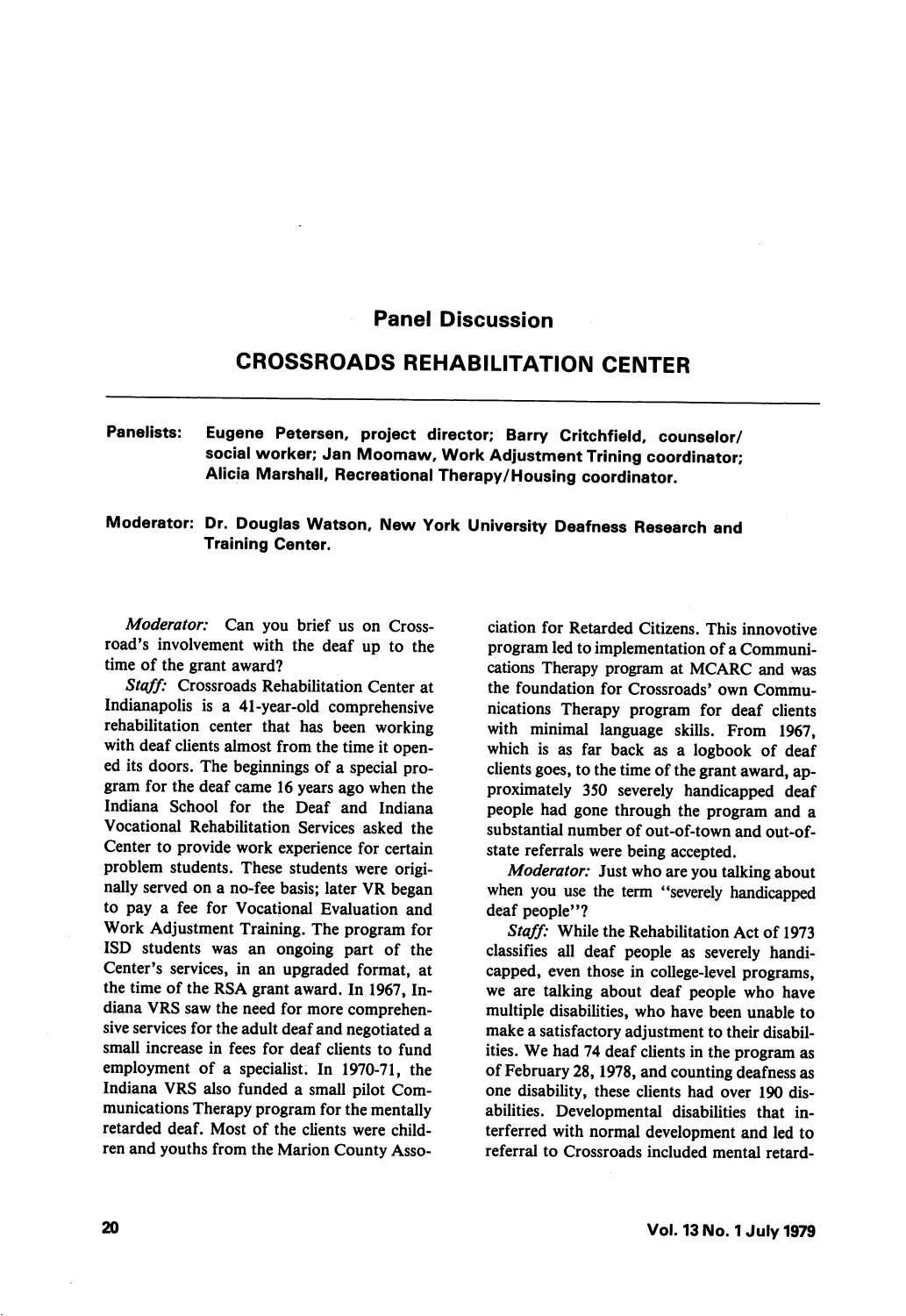ation, early severe visual impairment, cerebral palsy and epilepsy plus many rarer conditions. A large number were mentally ill and came to Crossroads from hospitals or out-patient psychiatric programs. A significant number had been in jail and were on probation at the time of entrance in our program. Sixty-one of 155 deaf clients served during the final year of the grant had histories of psychiatric treatment or detention. Another large group had severe personality disorders. While not diagnosed as psychotic, they still exhibited much eccentri city, emotional instability, and perversity of conduct, undue conceit and suspiciousness, lack of common sense, social feeling, selfcontrol, truthfulness and motivation to work for a living. They were very difficult to work with. We also had many deaf clients who were developmentally deprived.

Moderator: What do you mean by developmentally deprived?

Staff: As distinguished from the developmentally disabled, these are deaf persons who have near normal or normal intelligence and no other serious physical disabilities who didn't have the opportunity to develop their potentials during the critical formative years. Some grew up isolated from educational and social experiences outside the home. Some have no formal language outside of "home signs" and gestures when they come to Crossroads. Others had had only one or two years of school or had been educationally misplaced. These people are often seriously lacking in social and independent living skills as well as academic skills. They have much vocational potential, but it is difficult to make up for the years of developmental deprivation. They tend to be long-term clients.

Moderator: How successful have you been? Staff: Counting placement in sheltered employment on a transitional or long-term basis and clients who enter trade school and other post-secondary educational programs, as well as those placed in competitive employ ment in the home area, we achieved a 70 per cent success rate through the grant term.

Moderator: Have there been any cutbacks in staff or services since grant funds termi nated?

Staff: No. As a matter of fact, we are recruiting a third communications therapist, another Work Adjustment Training supervisor and an audiologist. Other staff expansion is being considered. A contract has been let for finishing of the upper level of a 5500-squarefoot wing constructed in 1975, which will house speech and hearing services, including an audiological suite, and an expanded Voca tional Evaluation department. The present Vocational Evaluation area will become avail able for Communications Therapy and office space. Plans are being made to lease a satellite facility to permit expansion of the center's In dustrial Services. When effected, this will make it possible to accept a larger variety of subcontract work and some of the space now used for Industrial Services will be available for WAT. We are also working on a commu nity job stations project to supplement Centerrelated WAT.

Moderator: Where will the money come from?

Staff: For the time being, from fees for services and income from subcontract work.

Moderator: Where do the clients come from?

Staff: We have had clients from 21 states and Guam. We served a total of 90 deaf clients in February, 1978. Thirty-three were from Marion County, 18 from Indiana outside Marion County and 39 were from out of state.

Moderator: Where do the out-of-town clients live while in training?

Staff: We have a string of 25 foster homes, a group home, which houses eight to ten clients at a time and three semi-independent living apartments.

Moderator: How do you find foster homes and how do they work out?

Staff: Through paid and donated advertising in local newspapers, TV and radio and word of mouth. It took a long time to line up the string of foster homes, but the majority now work out well; some provide the best family atmosphere our clients have ever experi enced. When a foster home doesn't work out, it is diplomatically phased out. Regular house parent meetings are held, sign language classes offered and we work with the foster parents to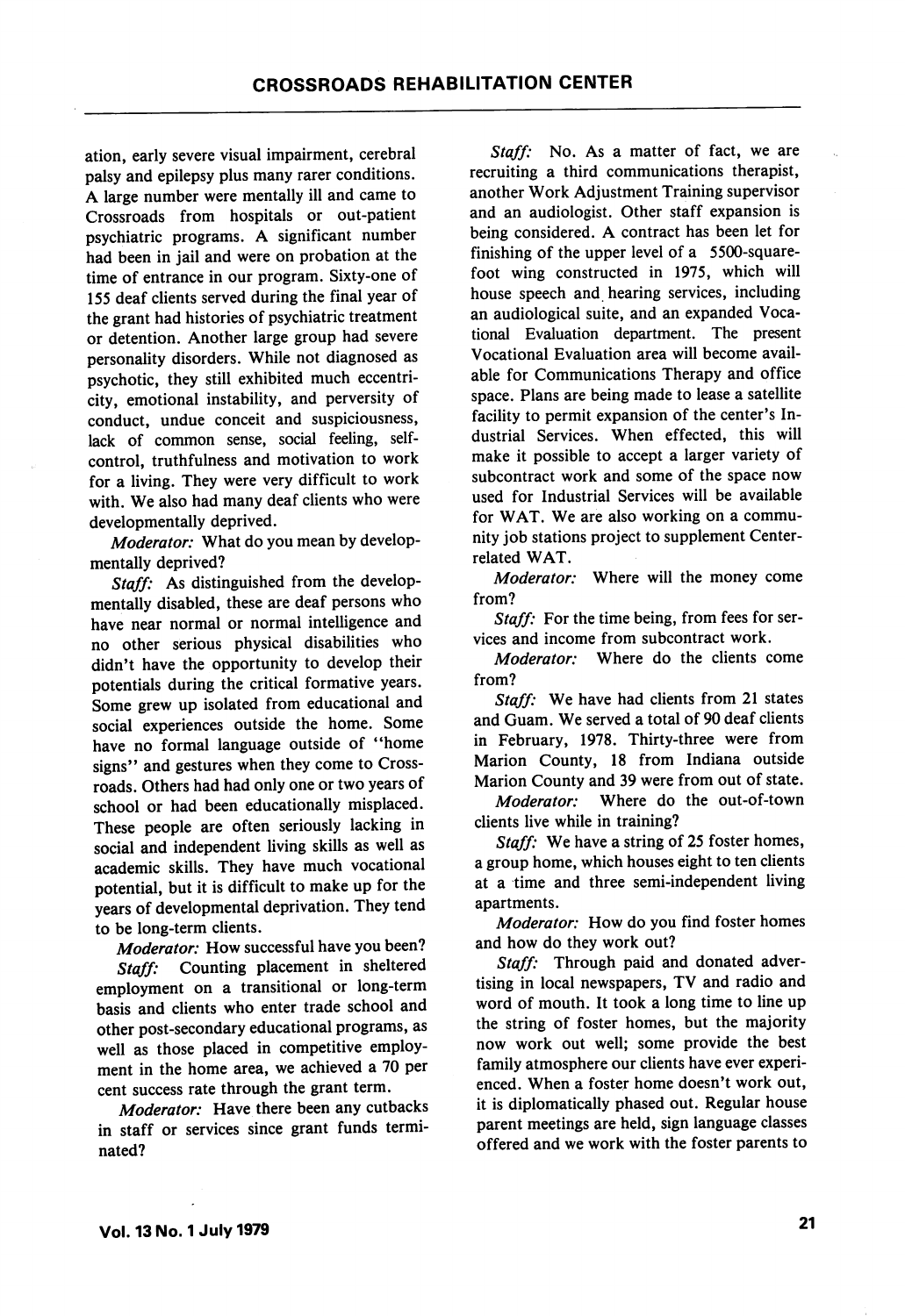set up independent living skills and training programs. The staff at the Center is available at any time to help in emergencies.

Moderator: What about the semi-independent living apartment complex?

Staff: There was a need to give clients actual exposure to independent living to give them practice and test their readiness for this step before they left our program. We lease four apartments in four separate buildings in a small complex. One is occupied by a supervisor who provides standby supervision and emer gency help. The clients pay a weekly rent, which covers electricity, buy and prepare their own food, do their own laundry and house work and are responsible for getting to work on time. Some deaf clients placed in the apart ments can't make it and have to be returned to the foster homes; some are given a second chance at a later date. Due to the level of clients we work with and client flow-through, we almost never have all the beds filled. The furnishings, some of the rent and the super visor's salary have to be subsidized. Still, it is hard to think of an alternative to this last step to independent living in the community.

Moderator: What do the deaf clients do evenings and weekends?

Staff: We have a recreational therapy program, which provides organized recreational therapy about three evenings a week. Some of the deaf boys and girls participate in Special Olympic basketball for the handicapped and two of the teams will go to the state finals later this month. Other organized recreation in cludes swimming, bowling and excursions to parks and other areas of interest. Some local churches have programs for the deaf, including some recreational programs, and the Lions Club has sponsored picnics. An all-day trip to Kings Island, near Cincinnati has become an annual event. The Indianapolis public schools sponsored Adult Basic Education classes for the deaf two nights per week at the Indiana polis Deaf Club. The purpose of recreation is to teach the clients how to use their leisure time properly and effectively.

Moderator: What system do you use in Vocational Evaluation?

Staff: Most deaf clients are in Vocational

Evaluation for five weeks, with half the time spent in paid production. Most deaf clients go through the Hester Evaluation System, which gives us an idea of their functioning level as a guide to tailoring the balance of Vocational Evaluation to the client's capabilities and also provides us with a computer printout of feasi ble jobs as a starting point for career counsel ing. We used selected portions of the JEVS, Valpar and some clerical tests plus facility developed job samples which measure atten tion span and work tolerance. We have put a few clients through parts of the COATS with the help of an interpreter. With the types of deaf clients we work with, we find situational assessment of the clients while in paid produc tion very helpful. Some deaf clients will look bad in testing but do well once they are in paid production while others show much potential in testing but exhibit all kinds of vocational problems when faced with the discipline of paid work in a semi-competitive setting.

Moderator: Just what is Communications Therapy?

Staff: About one-third of the deaf clients enter the program with minimal language skills. In many cases, their only means of com munication is through crude pantomime, acting out and home signs. They do not even know that things have names. Communications Therapy was set up to get real two-way com munication going in the shortest possible time. The emphasis is on teaching concepts, not just words. To this end. Communications Therapy makes much use of field trips to expose the clients to experiences they will want to talk about later, role playing and videotape play back of classroom activities to reinforce more structured drills. Sometimes videotapes are made on field trips and these tapes generate much spontaneous communication. Peer inter action and modeling also play important roles in stimulating communication.

Moderator: Can you tell us something about your Work Adjustment Training pro gram?

Staff: Work Adjustment Training has always been an integral part of Crossroads' program for the deaf and was considerably strengthened and improved during the grant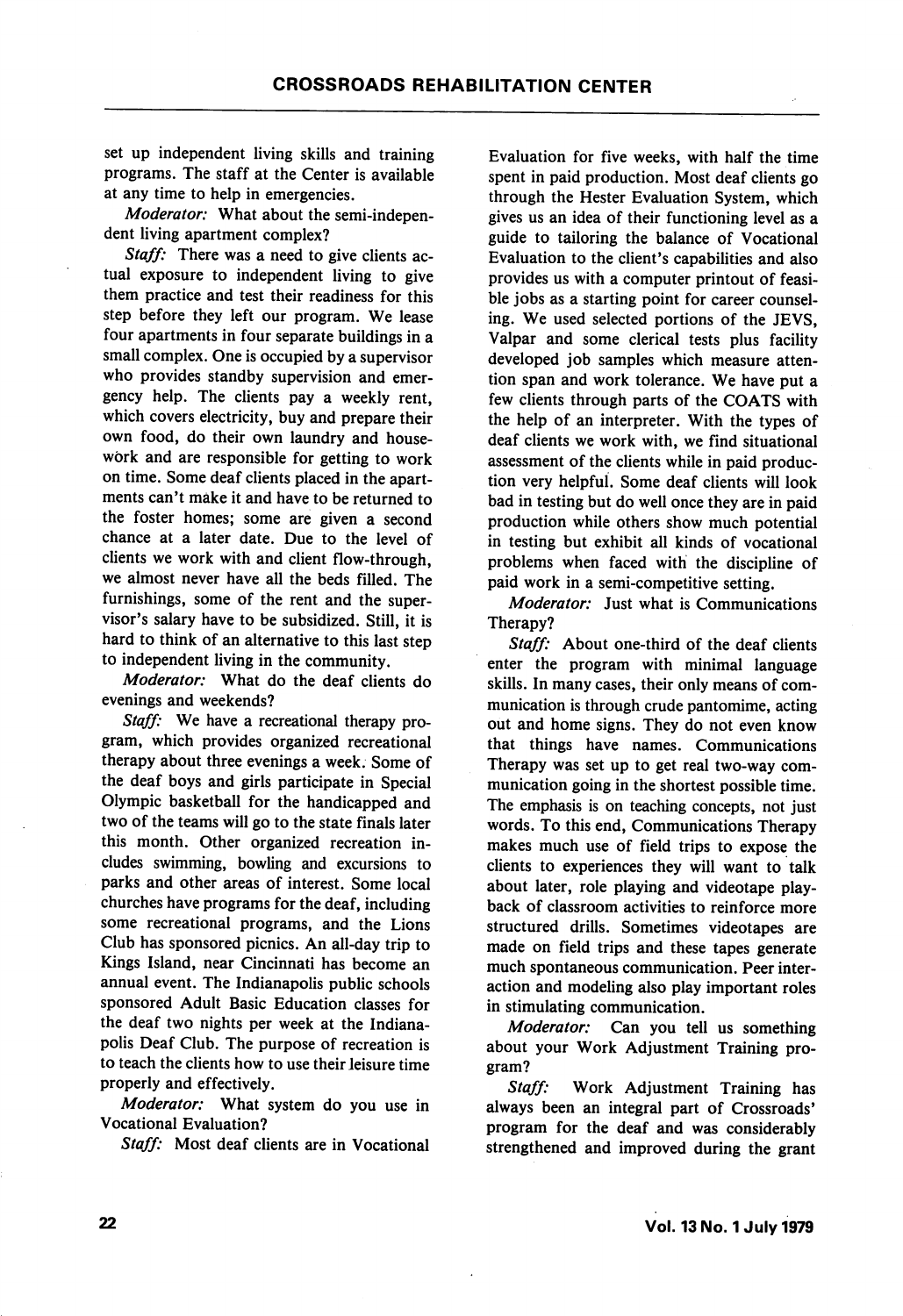term. The deaf clients are integrated with clients with other disabilities in the workshop setting, which attempts to simulate, as far as possible, a competitive work setting. At one time during the grant term, a maximum of 80 clients were in WAT, with an average caseload of 70-75. Of these, between one-third and onehalf were deaf. Crossroads is fortunate to be located in the center of an industrial area that supplies a large variety of subcontract work we can use in WAT. Subcontract billings this year will be close to one million dollars. We handle subcontract work for about 80 different com panies, which provides a variety of work to test different skills and also enables the clients to earn enough to sustain motivation while in training. WAT clients earn anywhere from 20 cents to \$4 per hour. The latter is unusual, but many clients earn more than the Federal mini mum wage for competitive industry. Some times this leads to a problem when we want to place a client in competitive employment and this means a temporary reduction in earnings. However, we have been able to get around this problem. Crossroads has six distinct shop areas which makes possible an effective system of in-house promotions. A client normally begins in Shop A and has to meet certain behavioral and production standards before moving to Shop B. Meeting additional require ments allows him to work in one of the Indus trial Services shops at Crossroads. This promo tion results in the client being able to work more hours with more complex, better paying jobs. While staff members emphasize the prestige involved in each promotion, peer pressure is probably just as important. Con versely, the threat of demotion to one of the beginning workshops because of poor behavior is quite a deterrent.

Many other techniques are used to modify certain behaviors in the deaf clients in WAT. They include contracts, charts, rewards, modeling and role playing. Role playing is often very effective. A client is given a super visor's blue uniform coat while a staff person assumes the role of the client. This makes it relatively simple to teach basic work habits without the use of sign language. Another technique that has proven effective is the use of signature cards. In this method, the client is given a card with a specific behavior, such as no fighting for the day, written on it. Each day the client successfully completes the behavior goal, he presents the card to his supervisor to sign. This technique works even when clients can't read or write and have only minimal language skills. Rewards are as reality oriented as possible. In addition to increased earnings for higher production, special privileges and attention from the staff are effective. One very popular reward is going out to lunch with a staff person.

Punishments for poor behavior include loss of break time, isolation from the shop for a specified time, loss of recreational privileges and — for more serious offenses — suspension from the program for a day to a few weeks. Discharge is seen as a last resort and done only when a client becomes a threat to himself or others or where continuation in the program will likely do more harm than good. Because of the type of clients we work with, severe behavioral problems are expected and usually dealt with without discharge.

Moderator: What happens after WAT?

Staff: Several things can happen. We can place clients in competitive employment; send them home with a recommendation for place ment in competitive employment near home; help arrange admission in a post-secondary educational program or trade school; discharge them to our Industrial Services, where they can remain on an interim or longterm basis without further cost to VR or while continuing in Communications Therapy with VR paying only for CT; recommend placement in a sheltered workshop near their home or, rarely, discharge them as non-feasible for a vocational program at that time.

Moderator: What are Industrial Services? Staff: Crossroads' Industrial workshops. In an effort to create a more acceptable im pression in the community and with the business world, we have changed our name for the workshops to "Crossroads Industrial Services." The words sheltered, rehabilitation, handicapped and workshops have been drop ped in our communication with the public to further erase many of the preconceived notions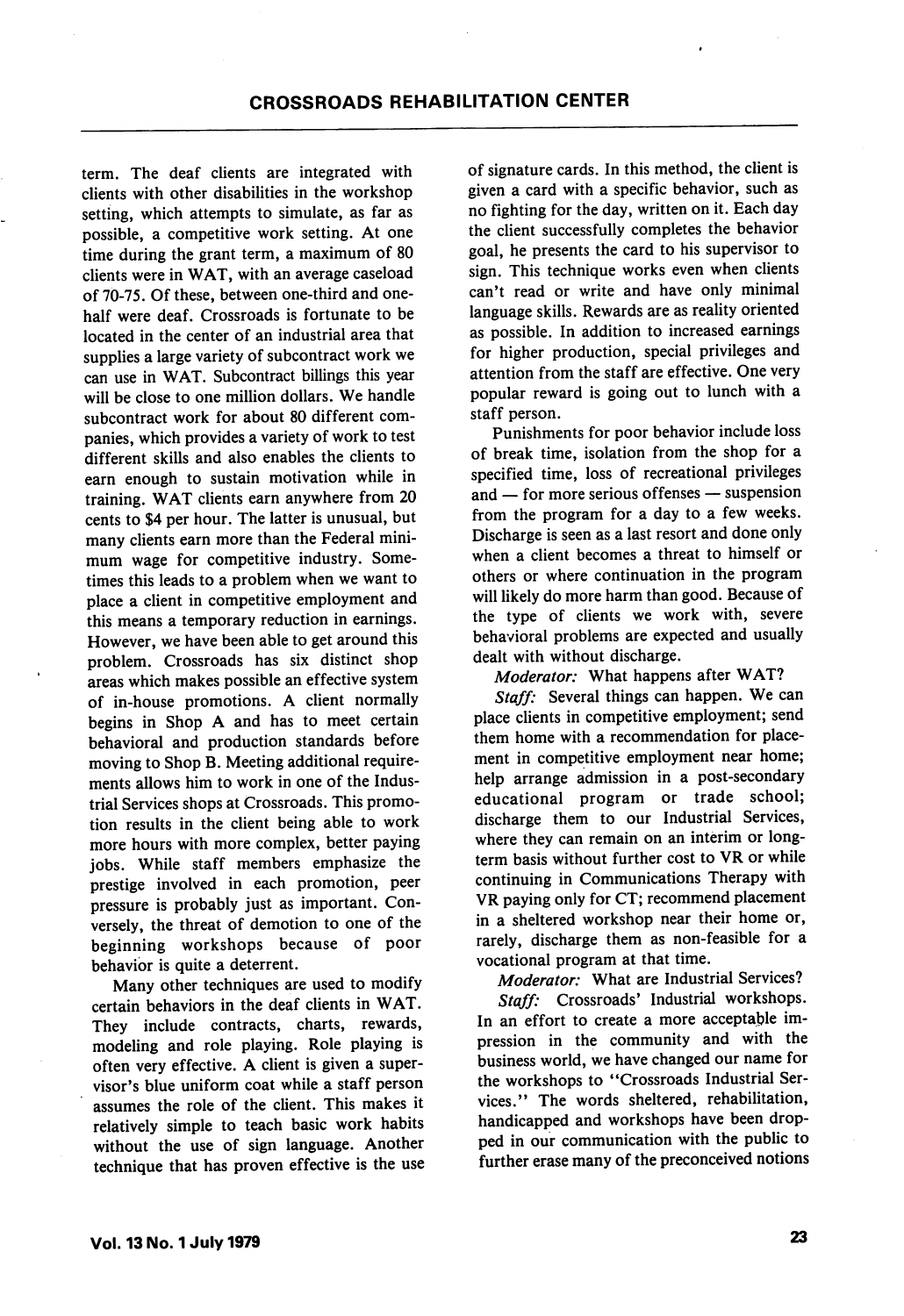that are attached to them. We no longer refer to our workshop clients as such, but rather, refer to them as workers.

Moderator: What directions do you see the program taking in the years ahead?

Staff: Our intake statistics show a steadily increasing proportion of new clients have histories of mental illness or criminal deten tion; others have severe personality disorders and have failed in other programs or need to be separated from bad home or environmental situations. Because there are so few rehabili tation programs for the deaf that can work with such people and because Crossroads has evolved a strong exit program for the mentally ill deaf, we expect to be asked to accept more such referrals in the years ahead. Another fac tor that will affect program directions is the establishment of new programs for the severely handicapped deaf in other states. Massa chusetts has just activiated an evaluation center for the deaf; Louisiana is planning to set up its own Vocational Evaluation and Work Adjustment Training Center for the deaf, deaf-blind and blind. We do not think this signals the end of referrals from other states; we expect other states will continue to look at Crossroads for help with deaf clients who can not be served at the local level. However, if we were to replace 25 of the 75 deaf clients now in our program who present relatively uncompli cated developmentally disabling rehabilitation problems with 25 deaf clients with severe per sonality disorders or psychosis, our present resources would be spread too thin to ade quately cope with the problems these people present.

Moderator: What are some needs that will have to be met if you are to meet this challenge?

Staff: We will need a structured, professionally staffed half-way house and screening center for new clients. Some new clients have to be moved from several group and foster homes until we can find a satisfactory place ment; others are not ready for placement in foster homes on arrival. This will be expensive because of the 24-hour staff required. We need a full-time housing and independent living skills coordinator and a full-time social worker

and a full-time trained counselor. At present, staff people have to double up. If we are going to accept many more mentally ill deaf clients and more with severe personality disorders, we will need more of our psycholigist's time if not a full-time psychologist qualified to work with the deaf. We think it is rather unrealistic to ex pect VR fee income to cover all the ancillary services and the core staff needed to coor dinate the program and give the clients the depth and quality of services they need. We would like to have hard Federal money for the core staff and ancillary programs on the same basis as TVI at St. Paul and Delgado at New Orleans. Finally, we need more appreciation of the dimensions of the problem on the part of referring VR agencies and enough freesupported time in the program to complete rehabilitation.When it takes high functioning deaf people four or five years to go through college and get ready to work, it isn't realistic to expect the multiply disabled, severely handi capped deaf with minimal communication skills, little or no schooling and no work ex perience to get ready for the demands of com petitive employment and independent living in 18 months or less.

Moderator: Time is running out and I notice several people have questions.

Audience: Where do you get your subcon tract work?

Staff: We have a full-time marketing director to line up subcontract work and we are fortunate to be located in an industrial area that has many such jobs. We do work for about 100 different companies, with the bulk of the subcontract work coming from Western Electric, Ford and Chrysler.

Audience Comment: I have never seen another rehabilitation center with such a varie ty of good-paying subcontract work. Some of our clients come home with several hundred dollars in savings.

Staff: While some clients earn good money, we have a long-standing policy of sug gesting VR cut basic maintenance when a client begins to earn enough to pay part or all of his basic maintenance. We don't want to dampen motivation by requiring clients to give up almost all they earn for maintenance, but we